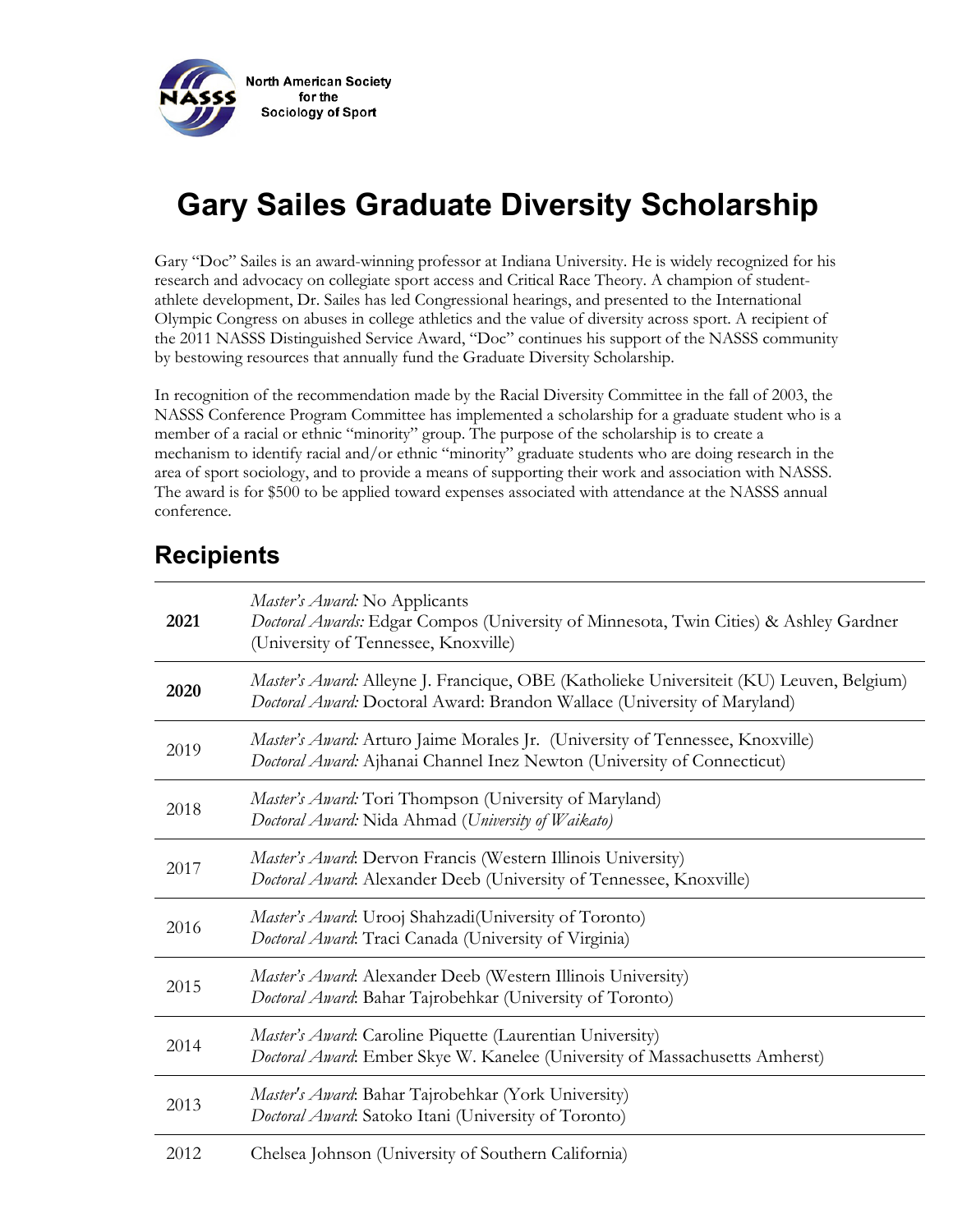

| 2011 | Albert Y. Bimper, Jr. (University of Texas)              |
|------|----------------------------------------------------------|
| 2010 | Nikolas Dickerson (University of Iowa)                   |
| 2009 | Jasmine Hamilton (Louisiana State University)            |
| 2008 | Kyoung-Yim Kim (University of Toronto)                   |
| 2007 | Rachel Sarabia (University of California, Santa Barbara) |
| 2006 | Nicola Potopsighn (Queen's University)                   |
| 2005 | Bryan Bracey (University of Maryland)                    |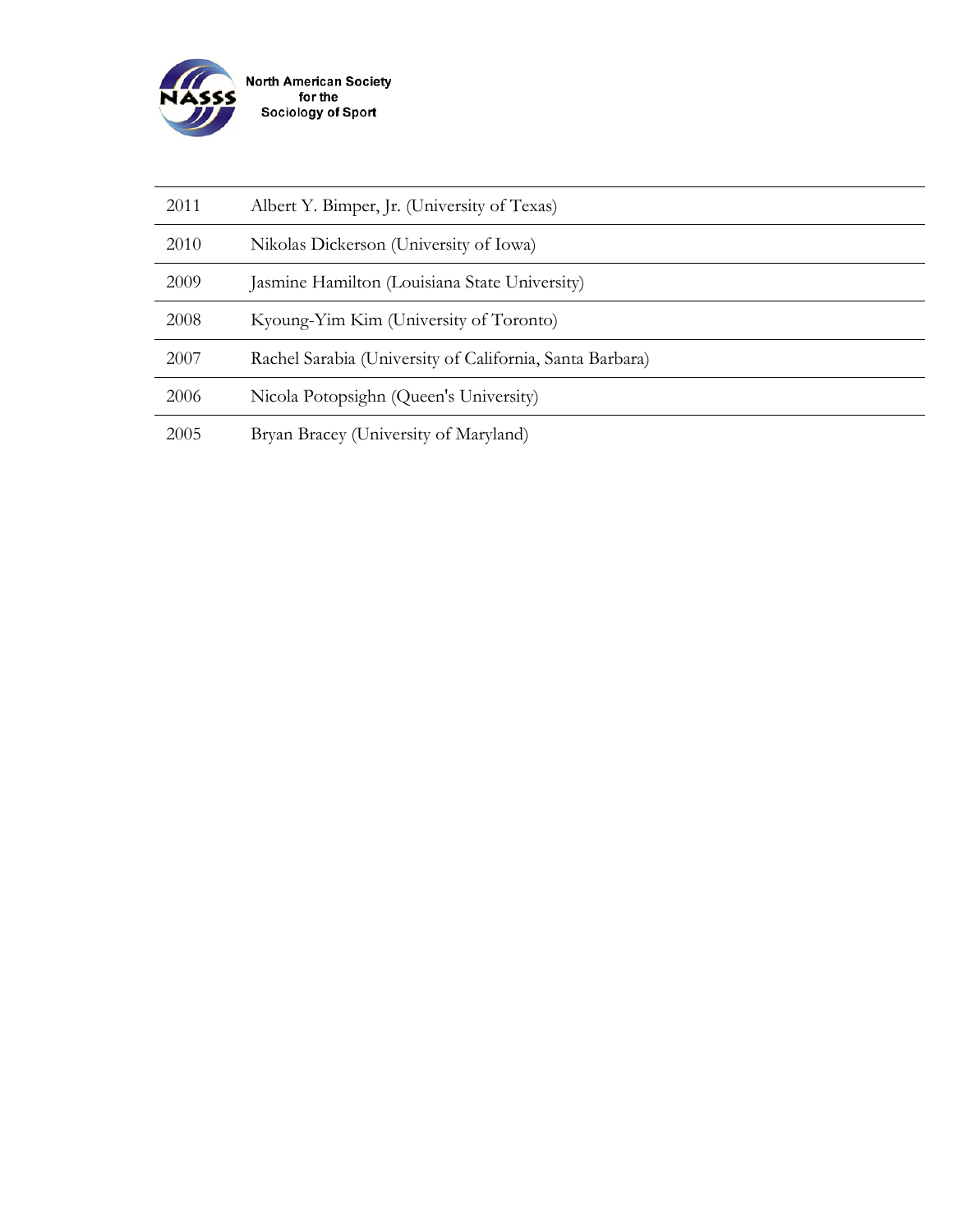

# **Barbara Brown Outstanding Student Paper Award**

Barbara A. Brown was a professor of sport sociology at the University of Western Ontario from 1983 until 1990, when she died of cancer at the age of forty. Dr. Brown, who was President-Elect of NASSS at the time of her death, was widely recognized for her expertise on women in sport and leisure, her political commitment to extending girls' and women's opportunities for participation in sport, and her contributions to the development of a professional community of sport sociologists. She was also a dedicated mentor and teacher whose invaluable work with students is appropriately memorialized in the naming of this award for her.

## **Recipients**

**2021** Doctoral Award: Anna Posbergh (University of Maryland, College Park), "Defining 'woman': A governmentality analysis of how protective policies are created in elite women's sport

Masters Award: Monica Nelson (University of Maryland, College Park), "Muscle Moves Mass: Constructing the 'Ideal' Athletic Body in American Olympic Weightlifting"

**2020** Doctoral Award: Julie Brice (The University of Waikato), "Women's Bodies, Femininity, and Spacetimemattering: A Baradian Analysis of the Activewear Phenomenon"

Masters Award: Not Awarded in 2020

**2019** Doctoral Award: Sekani L. Robinson (University of California - Santa Barbara), "Black Swans: Black Women in Ballet and the Management of Emotional and Aesthetic Labor"

Masters Award: No Masters Applicants in 2019

**2018** Doctoral Award: Katelyn Esmonde (University of Maryland), "There's only so much data you can handle in your life': Accommodating and resisting self-surveillance in women's running and fitness tracking practices"

Masters Award: Ali Greey (University of Toronto), "Transcending and Terrains: Engaging the Methods of Black Geographies and Indigenous Land Education to Explore the Places of Sport"

**2017** Doctoral Award: Nida Ahmad (University of Waikato), Muslim Sportswomen as Social Media Space Invaders: Recreating Identities and Challenging Stereotypes in Digital Space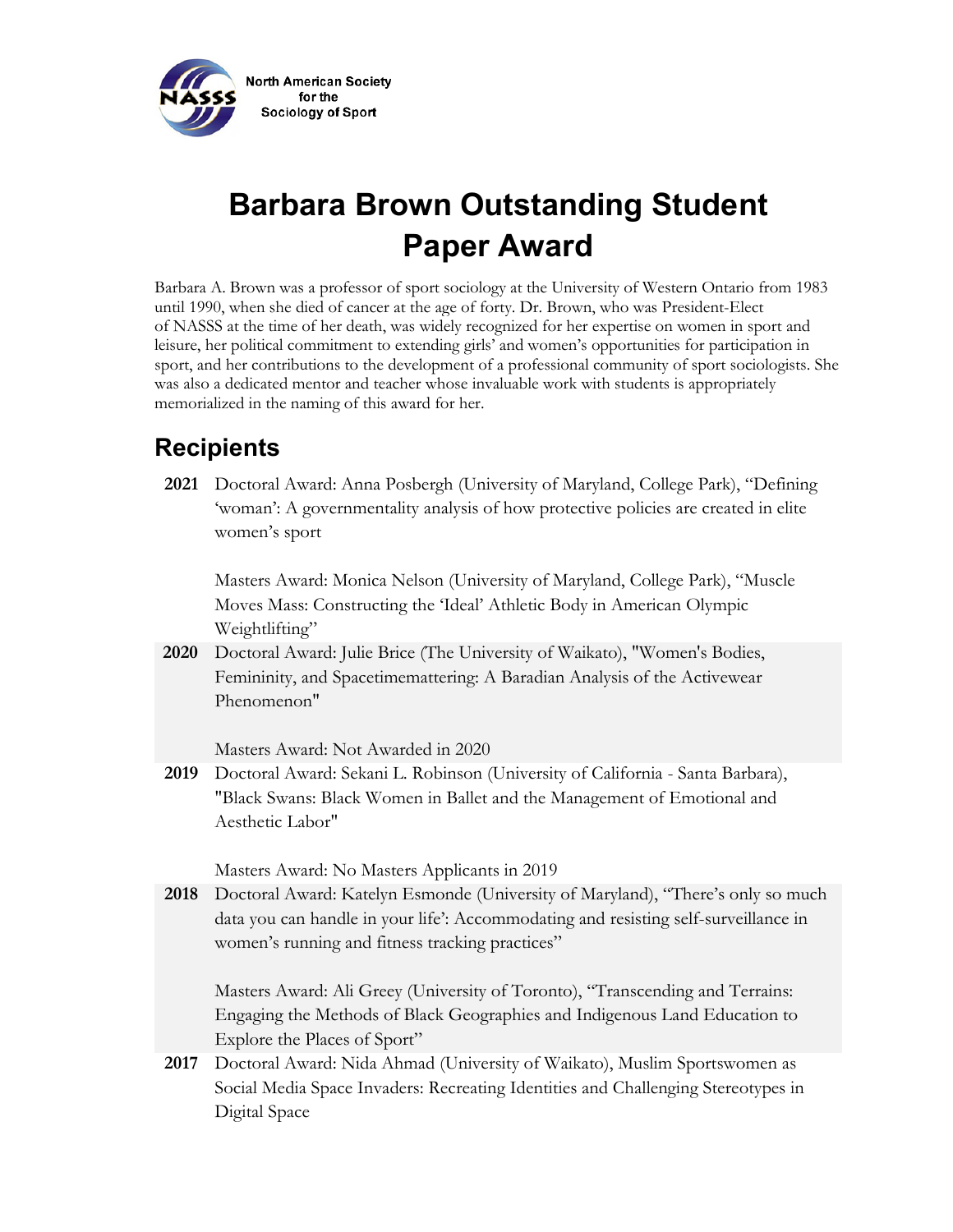

Masters Award: Mitchell McSweeney (Brock University), Reflexive Accounts of a Postcolonial Ethnographer: Understanding Insider-Outsider Status

**2016** Doctoral Award: Madeleine Pape (University of Wisconsin-Madison) "The fairest of them all: The science of sex difference in the Court of Arbitration for Sport"

Masters Award: Vrinda Marwah (University of Texas at Austin) "Racialized Labor in Sport: A Review of Sherpas and Himalayan Mountaineering."

**2015** Doctoral Award: Matt Hawzen(Florida State University), "Reading Tim Tebow: Sporting celebrity, whiteness and the cultural politics of morality in America"

Masters Award: Matt Crockett(San Jose State University), "A Spatial Ethnography of the CrossFit Gym"

**2014** Doctoral Award: Bryan Lagae (University of Miami) African American representation in big-time sports: The case of baseball

Masters Award: Bahar Tajrobehkar (York University) Subverting the ideal? Female bodybuilding competitors' perceptions and negotiations of the competition norms

**2013** Doctoral: Gavin Weedon (University of British Columbia) Mud Running: Political Ecology Meets the Sociology of Sport

Masters: Anima Adjepong (U Texas, Austin) Rethinking sportswomen's un/apologetics: Gender, race, and sexuality on and off the rugby pitch

**2012** Masters: Shawn Forde (University of British Columbia) Look at Yourself! A Critical Discourse Analysis of Right to Play's HIV/AIDS Prevention Manual

Doctoral: Jennifer Hardes (University of Alberta) Toward a sporting common: Spectacle, biopolitical production and multitudinal becomings

**2011** Masters: Letisha Engracia Cardoso Brown (University of Texas at Austin) The Spectacle of Blackness: Race, Representations and the Black Body

Doctoral: Mark Norman (University of Toronto) The Consumption and Production of Hockey Day in Canada on Twitter: Cultural Citizenship, Collective Discussion, and the Implications of New Media Communication

**2010** Masters: Brittney Boliba (California State University, East Bay) - Accessibility of an Action Sport: Examining Social Inclusion/Exclusion in Kiteboarding

Doctoral: Koji Kobayashi (University of Otago) - Corporate Nationalism and Glocalization of Nike Advertising in Asia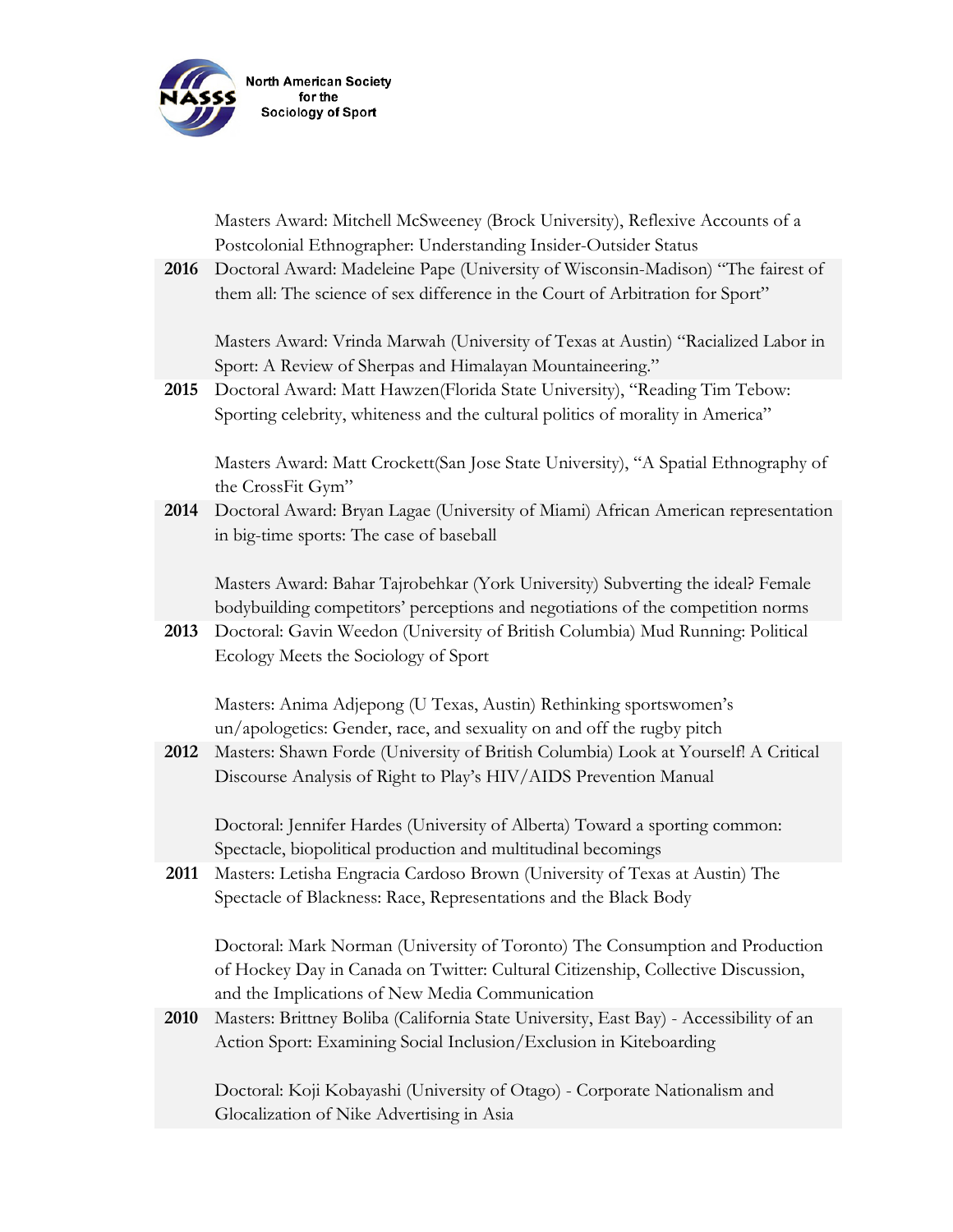

| 2009 | Sean Smith (European Graduate School of Media and Communications) - From<br>Panoptic to Panhaptic? High Performance Running and the Societies of Control                                                                   |
|------|----------------------------------------------------------------------------------------------------------------------------------------------------------------------------------------------------------------------------|
| 2008 | Masters: Lindsey Pilver (University of Massachusetts-Amherst) - "I am Naturally<br>Competitive, but I am O.K. with Being in the Middle." Identity Negotiation and the<br>Conflicting Discourses of Female College Athletes |
|      | Doctoral: Michael Friedman (University of Maryland) - "The Transparency of<br>Democracy": Spectacle and Symbolism in the Design of Washington National Park                                                                |
| 2007 | Masters: Jennifer J. Hardes (Ohio State University) - More than Merely "Me"?:<br>"Identity Politics" and the Paradigmatic Assumptions of Sport Sociologists                                                                |
|      | Doctoral: Simon C. Darnell (University of Toronto) - Post-hegemony? Investigating<br>the Utility of Sport within International Development                                                                                 |
| 2006 | Barbara Ravel (Université de Montreal) - "I Play Hockey and I'm Gaie But Don't Call<br>me Butch!": Discursive Constructions of Gender and Sexuality in Québec Women's<br>Sport                                             |
| 2005 | Holly Thorpe (University of Waikato) - Beyond 'Decorative Sociology':<br>Contextualizing Female Surf, Skate and Snow Boarding                                                                                              |
| 2004 | Jamie Schultz (University of Iowa) - "Staff of Which Legends are Made": Jack Trice<br>Stadium and the Politics of Memory                                                                                                   |
| 2003 | Benita Heiskanen (University of Texas) - Boxing Womanhood: Spatio-Bodily<br>Dialogue in Texas                                                                                                                              |
| 2002 | Parissa Safai (University of Toronto) - Healing the Body in the 'Culture of Risk':<br>Examining the Negotiation of Treatment between Medicine Clinicians and Injured<br>Athletes in Canadian Intercollegiate Sport         |
| 2001 | Jeanne Kay (Université de Montréal) - The Corporate Habitus in Adventure Racing                                                                                                                                            |
| 2000 | Christine Provvidenza (University of Toronto) - A Feminist Discourse Analysis of<br>"Heart Smart Women: Your Guide to Your Health"                                                                                         |
| 1999 | Jay Scherer (University of Windsor) - Globalization and the Construction of Local<br>Particularities: A Case Study of the Winnipeg Jets                                                                                    |
| 1998 | Theresa Walton (University of Iowa) - Steve Prefontaine: From Rebel with a Cause<br>to Bourgeois Hero                                                                                                                      |
| 1997 | Michael Atkinson (University of Calgary) - Controlling the (FAN)Fare: The Role of<br>Ticket Scalpers in Determining Access to Sporting Events                                                                              |
| 1996 | Brian Wilson (McMaster University) - The Black Athlete in Canada: Race,<br>Representation and the Toronto Raptors                                                                                                          |
| 1995 | Shari Dworkin (University of Southern California) - A Woman's Place is in the<br>Cardiovascular Room?: Gender Relations, the Body and the Gym                                                                              |
| 1994 | Faye Linda Wachs (University of Southern California) - A Structural Analysis of<br>College Basketball: The Negotiation of Capital                                                                                          |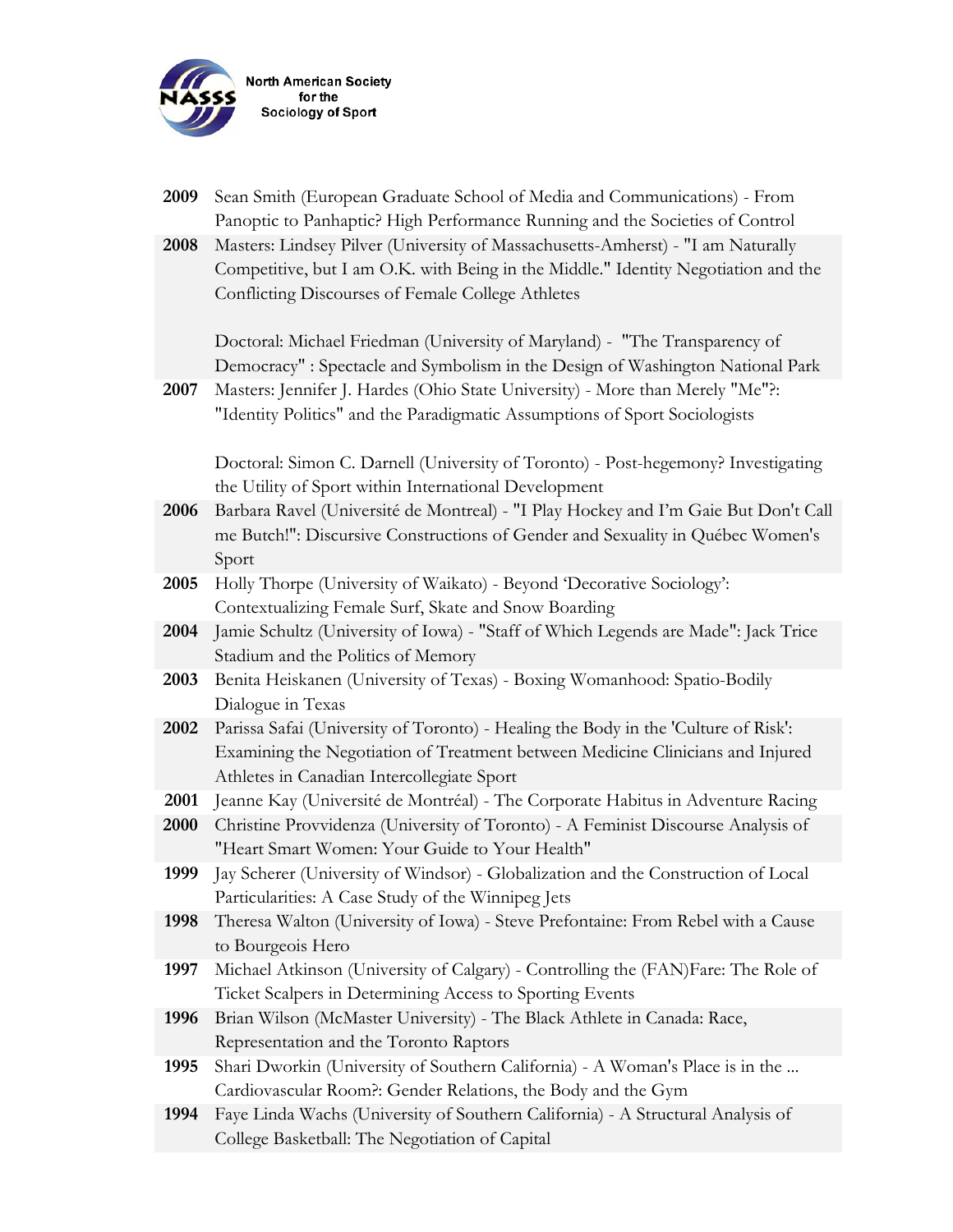

| 1993 | Jennifer Joslin (University of Iowa) - Out of the Vacuum, Onto the Playing Field:   |
|------|-------------------------------------------------------------------------------------|
|      | Hoover-Bali and the Resurrection of an American President                           |
| 1992 | Samatha King (Queen's University) - The Politics of the Body and the Body Politic:  |
|      | Magic Johnson and the Ideology of AIDS                                              |
| 1991 | David Andrews (University of Illinois) - All Consumed Bodies: Baudrillard,          |
|      | Hyperreality and the Cybemetic Construction of Michael Jordan                       |
| 1990 | Lisa McDermott (Queen's University) - Towards an Integrative Critique of Modern     |
|      | Sport                                                                               |
| 1989 | Laurel Davis (University of Iowa) Racism and the Articulation of Differences: White |
|      | Athletes                                                                            |
| 1982 | Cathy Bray (University of Alberta) - Gender and Political Economy of Canadian       |
|      | Sport                                                                               |
| 1981 | Jacqueline Gillis (University of North Carolina-Greensboro) - American Civil        |
|      | Religion and Sport                                                                  |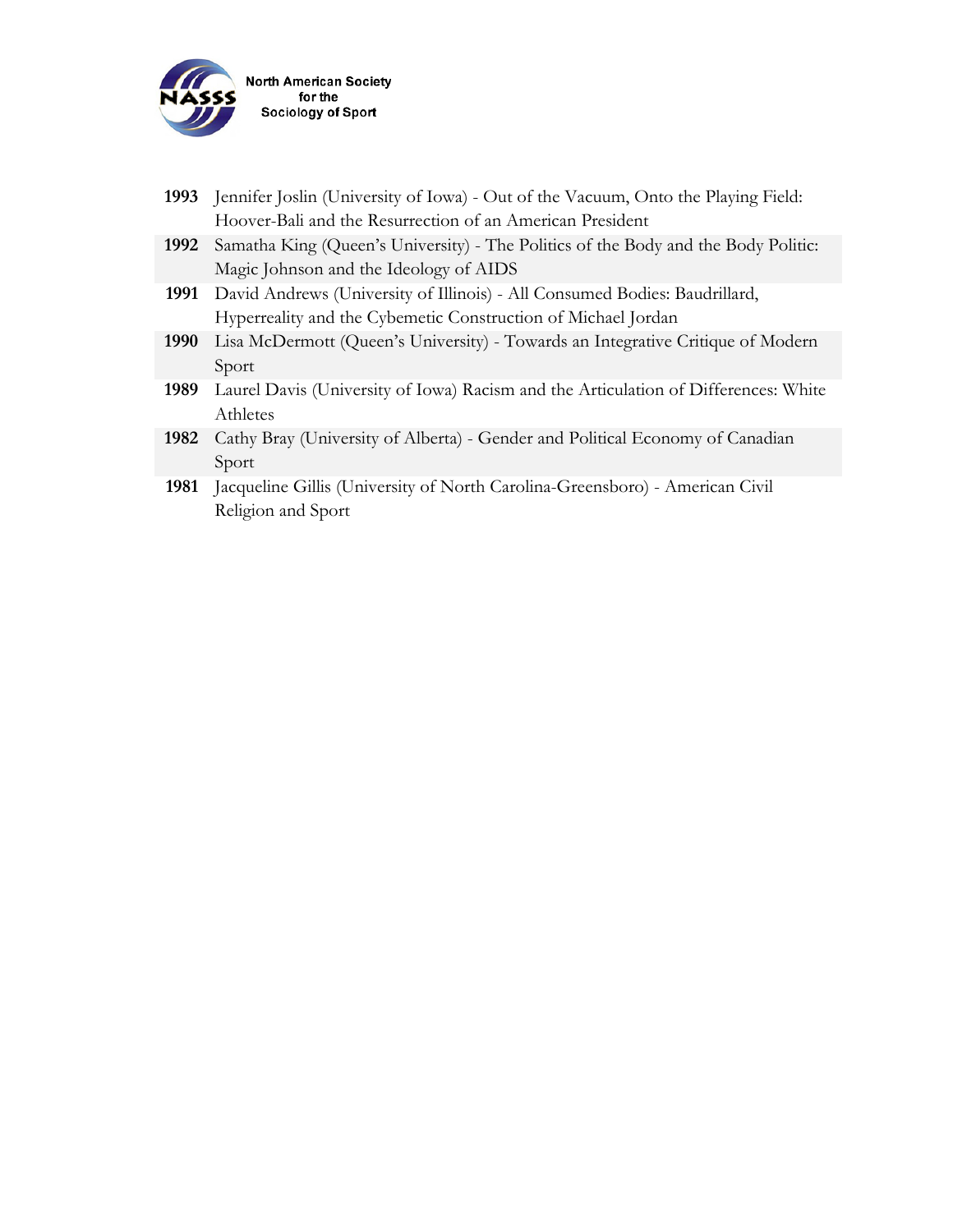

# **Outstanding Sociology of Sport Journal Article Award**

This award is presented to the author of the best article published in SSJ from the previous calendar year. There is no application process; all articles from the previous calendar year are automatically entered.

| 2021 | Thomas P. Oates (University of Iowa), <i>Where I'm From": Jay-Z's "Hip Hop</i> "<br>Cosmopolitanism," Basketball, and the Neoliberal Politics of Urban Space                                                                                       |
|------|----------------------------------------------------------------------------------------------------------------------------------------------------------------------------------------------------------------------------------------------------|
| 2020 | Moss Norman (University of British Columbia), Michael Hart (University of<br>Calgary), LeAnne Petherick (University of British Columbia), Indigenous Gender<br>Reformations: Physical Culture, Settler Colonialism and the Politics of Containment |
| 2019 | Matthew Atencio, Becky Beal, E. Missy Wright, & ZáNean McClain (Cal State-East<br>Bay), Moving Boarders: Skateboarding and the Changing Landscape of Urban Youth Sports                                                                            |
| 2018 | Cheryl Cooky: We Cannot Stand Idly By: A Necessary Call for Public Sociology of Sport                                                                                                                                                              |
| 2017 | Holly Thorpe: Athletic Women's Experiences of Amenorrhea: Biomedical Technologies,<br>Somatic Ethics and Embodied Subjectivities                                                                                                                   |
| 2016 | Jonathon Magee, Ramon Spaaij & Ruth Jeanes: "It's recovery United for me": Promises<br>and pitfalls of football as part of mental health recovery.                                                                                                 |
| 2015 | Samantha King, Scott Carey, Naila Jinnah, Rob Millington, Andrea Phillipson,<br>Carolyn Prouse, and Matt Ventresca "When is a Drug Not a Drug? Troubling Silences<br>and Unsettling Painkillers in the National Football League"                   |
| 2014 | Kyoung-Yim Kim Translation With Abusive Fidelity: Methodological Issues in Translating<br>Media Texts About Korean LPGA Players                                                                                                                    |
| 2013 | Koji Kobayashi Corporate Nationalism and Globalization of Nike Advertising in Asia                                                                                                                                                                 |
| 2012 | Michael A. Messner Gender ideologies, youth sports and the production of soft essentialism                                                                                                                                                         |
| 2011 | Ryan King-White (Towson University) Danny Almonte: Discursive Construction(s) of<br>(Im)migrant Citizenship in Neoliberal America                                                                                                                  |
| 2010 | Thomas Patrick Oates (Penn State University) - New Media and the Repackaging of<br>NFL Fandom                                                                                                                                                      |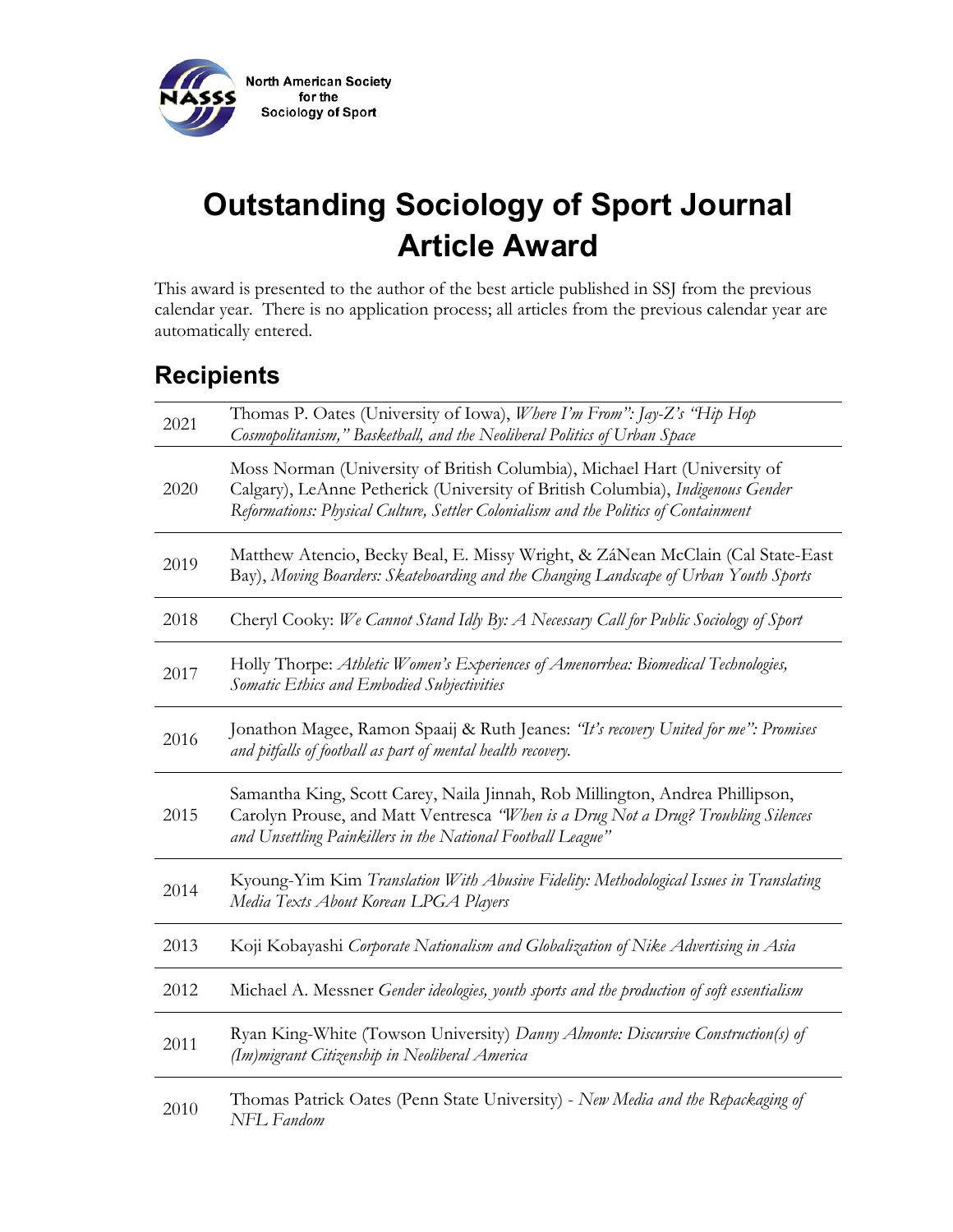

| 2009 | Samantha King (Queen's University) - What's Queer About (Queer) Sport Sociology<br>Now?                                                                                                                            |
|------|--------------------------------------------------------------------------------------------------------------------------------------------------------------------------------------------------------------------|
| 2008 | Lisa McDermott (University of Alberta) - A Governmental Analysis of Children "at<br>Risk" in a World of Physical Inactivity and Obesity Epidemics                                                                  |
| 2007 | Laura Frances Chase (California State Polytechnic University, Pomona)<br>- (Un)Disciplined Bodies: A Foucauldian Analysis of Women's Rugby                                                                         |
| 2006 | Cynthia Fabrizio Pelak (University of Memphis) - Athletes as Agents of Change: An<br>Examination of Shifting Race Relations Within Women's Netball in Post-Apartheid South<br>Africa                               |
| 2005 | Jav Scherer (University of Alberta) and Steven J. Jackson (University of Otago)<br>- From Corporate Welfare to National Interest: Newspaper Analysis of the Public Subsidization<br>of NHL Hockey Debate in Canada |
| 2004 | Ted Butryn (San Jose State University) - Posthuman Podiums: Cyborg Narratives of Elite<br>Track and Field Athletes                                                                                                 |
| 2003 | Joanne Kay and Suzanne Laberge (Université de Montréal) - Mapping the Field of<br>"AR": Adventure Racing and Bourdieu's Concept of Field                                                                           |
| 2002 | Michael Silk (University of Maryland) - Together We're One? The Place of the Nation in<br>Media Representations of the 1998 Kuala Lompur Commonwealth Games                                                        |
| 2001 | Alan G. Ingham, Bryan J. Blissmer, and Kristen Wells Davidson (Miami<br>University) - The Expendable Prolympic Self. Going Beyond the Boundaries of the Sociology of<br>Sport                                      |
| 1999 | Heather Sykes (University of Wisconsin) - Turning the Closets Inside/Out: Towards a<br>Queer-Feminist Theory in Women's Physical Education                                                                         |
| 1997 | Margaret MacNeill (University of Toronto) - Network: Producing Olympic Ice Hockey for<br>a National Television Audience                                                                                            |
| 1995 | Naomi Fejgin (Wingate Institute) - Participation in High School Competitive Sports: A<br>Subversion of School Mission or Contribution to Academic Goals?                                                           |
| 1993 | Tim Curry (Ohio State University) - Fraternal Bonding in the Locker Room: A<br>Profeminist Analysis of Talk About Competition and Women                                                                            |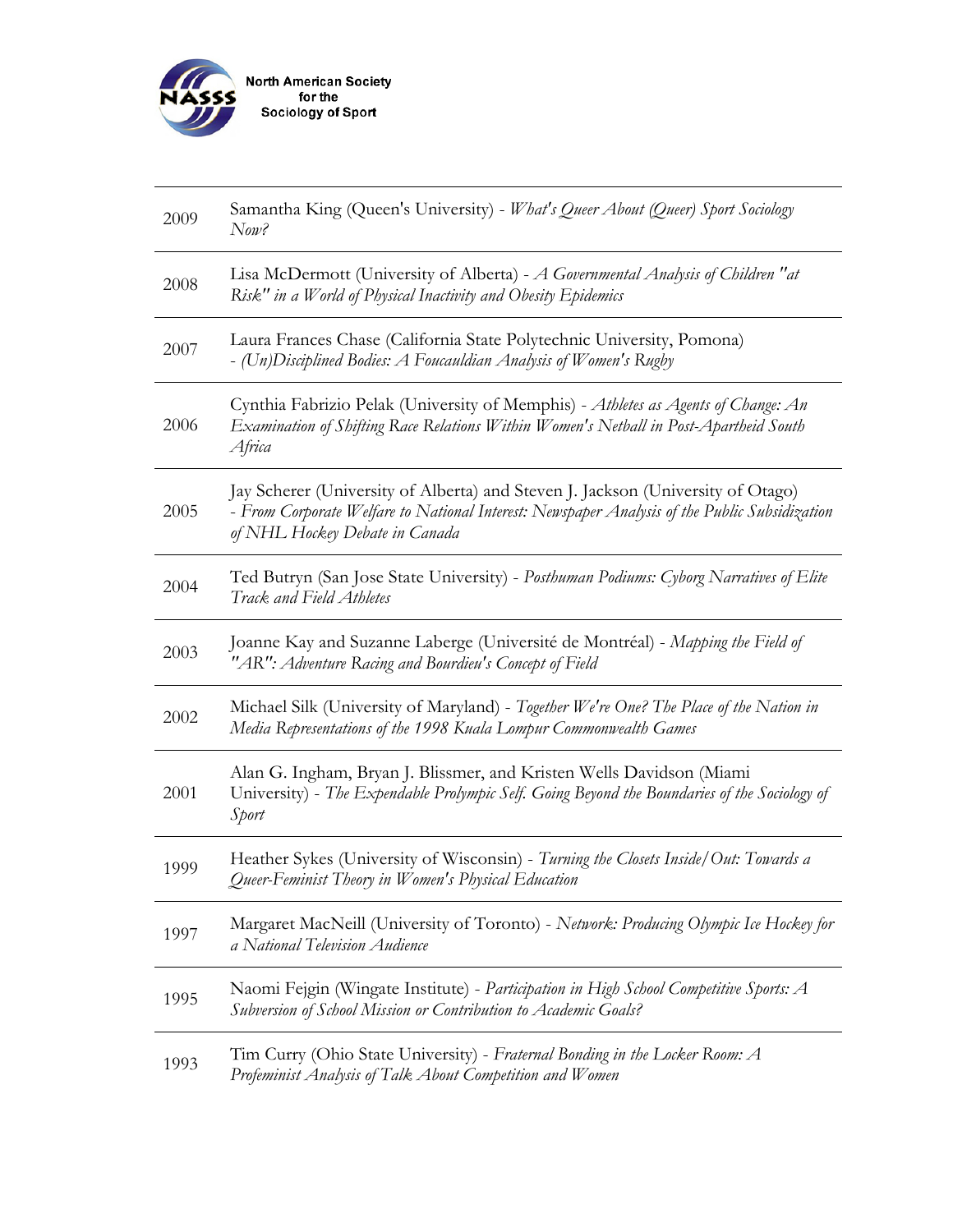

# **Outstanding Book Award**

This award is presented to the author(s) of the most outstanding book published in the previous calendar year.

| 2021 | Courtney Szto (Queen's University), Changing on the Fly: Hockey through the Voices of<br>South Asian Canadian                                                               |
|------|-----------------------------------------------------------------------------------------------------------------------------------------------------------------------------|
| 2020 | Hugo Ceron-Anaya (Lehigh University), Privilege at Play: Class, Race, Gender and<br>Golf in Mexico                                                                          |
| 2019 | Matthew Atencio, Becky Beal, E. Missy Wright, & ZáNean McClain (Cal State-<br>East Bay), Moving Boarders: Skateboarding and the Changing Landscape of Urban Youth<br>Sports |
| 2018 | Nicole Willms, When Women Rule the Court: Gender, Race, and Japanese American<br>Basketball                                                                                 |
| 2017 | Lindsay Parks Pieper, Sex testing: Gender policing in women's sports                                                                                                        |
| 2016 | James Holstein, Richard Jones, and George Koonce: Is There Life After Football?<br>Surviving the NFL                                                                        |
| 2015 | Alan Klein (Northeastern University) Dominican Baseball: New Pride, Old Prejudice                                                                                           |
| 2014 | Jeffrey Montez de Oca (University of Colorado, Colorado Springs) Discipline and<br>Indulgence: College Football, Media, and the American Way of Life During the Cold War    |
| 2013 | Katie Fitzpatrick (University of Auckland) Critical Pedagogy, Physical Education and<br>Urban Schooling                                                                     |
| 2012 | Joshua Newman and Michael Giardina (both Florida State University) Sport,<br>Spectacle, and NASCAR Nation: Consumption and the Cultural Politics of Neoliberalism           |
| 2011 | Emily Chivers Yochim (Allegheny College) Skate Life: Re-Imagining White<br>Masculinity                                                                                      |
| 2010 | Shari L. Dworkin (UCSF) and Faye Linda Wachs (Cal Poly Pomona) - Body Panic:<br>Gender, Health and the Selling of Fitness                                                   |
| 2009 | Thomas F. Carter (University of Brighton) - The Quality of Home Runs                                                                                                        |
| 2008 | Earl Smith (Wake Forest University) - Race, Sport and the American Dream                                                                                                    |
| 2007 | Pirkko Markula (University of Alberta) and Richard Pringle (University of<br>Waikato) - Foucault, Sport and Exercise: Power Knowledge and Transforming the Self             |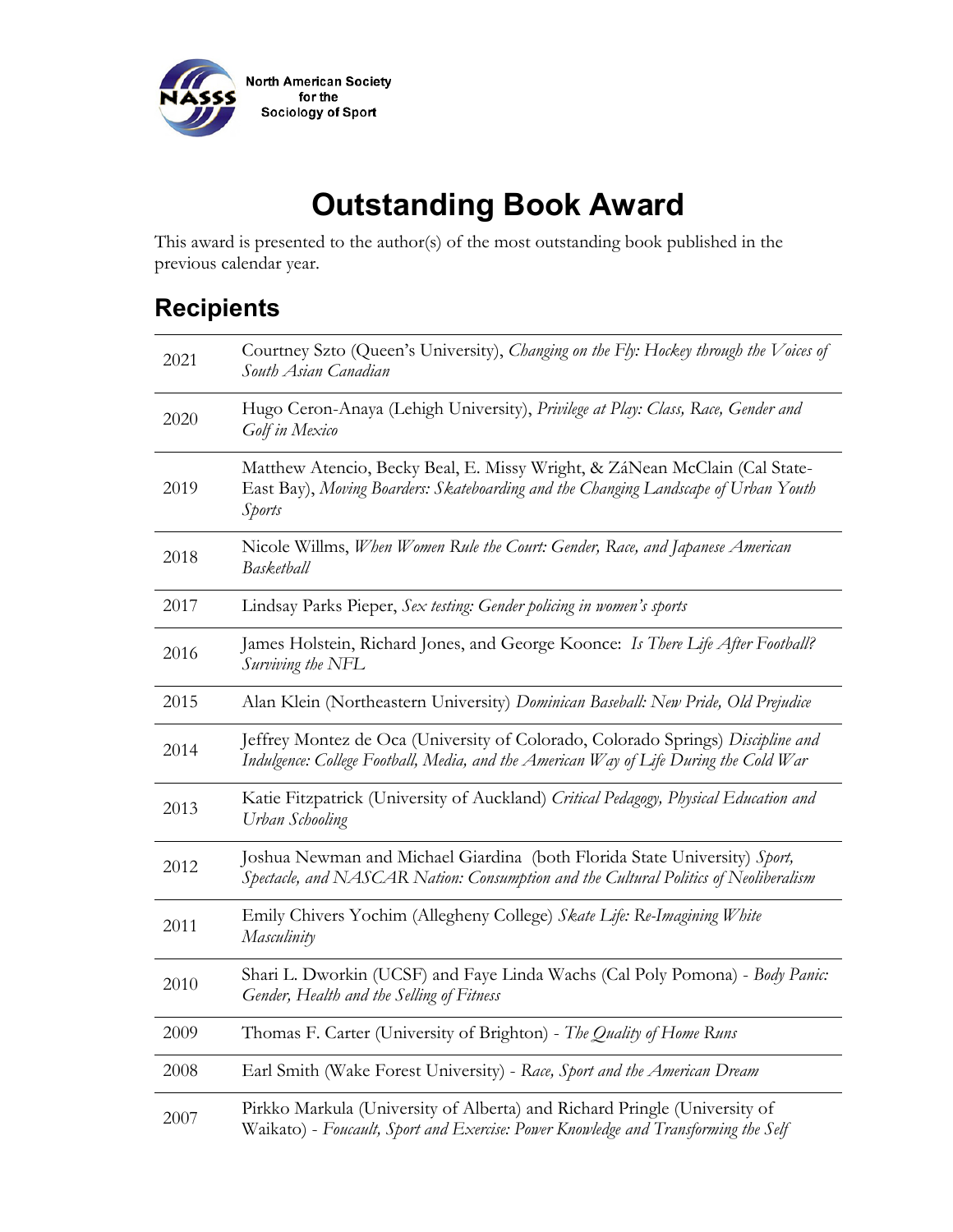

| 2006 | Michael D. Giardina (University of Illinois at Urbana-Champaign) - Sporting<br>Pedagogies: Performing Culture & Identity in the Global Arena |
|------|----------------------------------------------------------------------------------------------------------------------------------------------|
| 2005 | Sherri Grasmuck (Temple University) - Protecting Home: Class, Race, and Masculinity<br>in Boys' Baseball                                     |
| 2004 | Michael Messner (University of Southern California) - Taking the Field-Women,<br>Men and Sport                                               |
| 2003 | Dan Nathan (Skidmore College) - Saying It's So: A Cultural History of the Black Sox<br>Scandal                                               |
| 2002 | Michael Robidoux (University of Ottawa) - Men at Play: A Working Understanding of<br>Professional Hockey                                     |
| 2001 | Nancy Theberge (University of Waterloo) - Higher Goals: Women's Ice Hockey and<br>the Politics of Gender                                     |
| 2000 | Varda Burstyn (Independent writer) - The Rites of Men: Manhood, Politics, and the<br>Culture of Sport                                        |
| 1999 | Eric Dunning (University of Leicester) - Sport Matters: Sociological Studies of Sport,<br>Violence, and Civilization                         |
| 1998 | John Sugden (University of Brighton) - Boxing and Society: An International Analysis                                                         |
| 1997 | Alan Klein (Northeastern University) - Baseball on the Border                                                                                |
| 1996 | Jennifer Hargreaves (University of Surrey Roehampton) - Sporting Females: Critical<br>Issues in the History and Sociology of Women's Sports  |
| 1995 | Todd Crosset (University of Massachusetts) - Outsiders in the Clubhouse: Class and<br>Gender on the Women's Professional Golf Tour           |
| 1994 |                                                                                                                                              |
| 1993 | Michael Messner (University of Southern California) - Power at Play: Sport and the<br>Problems of Masculinity                                |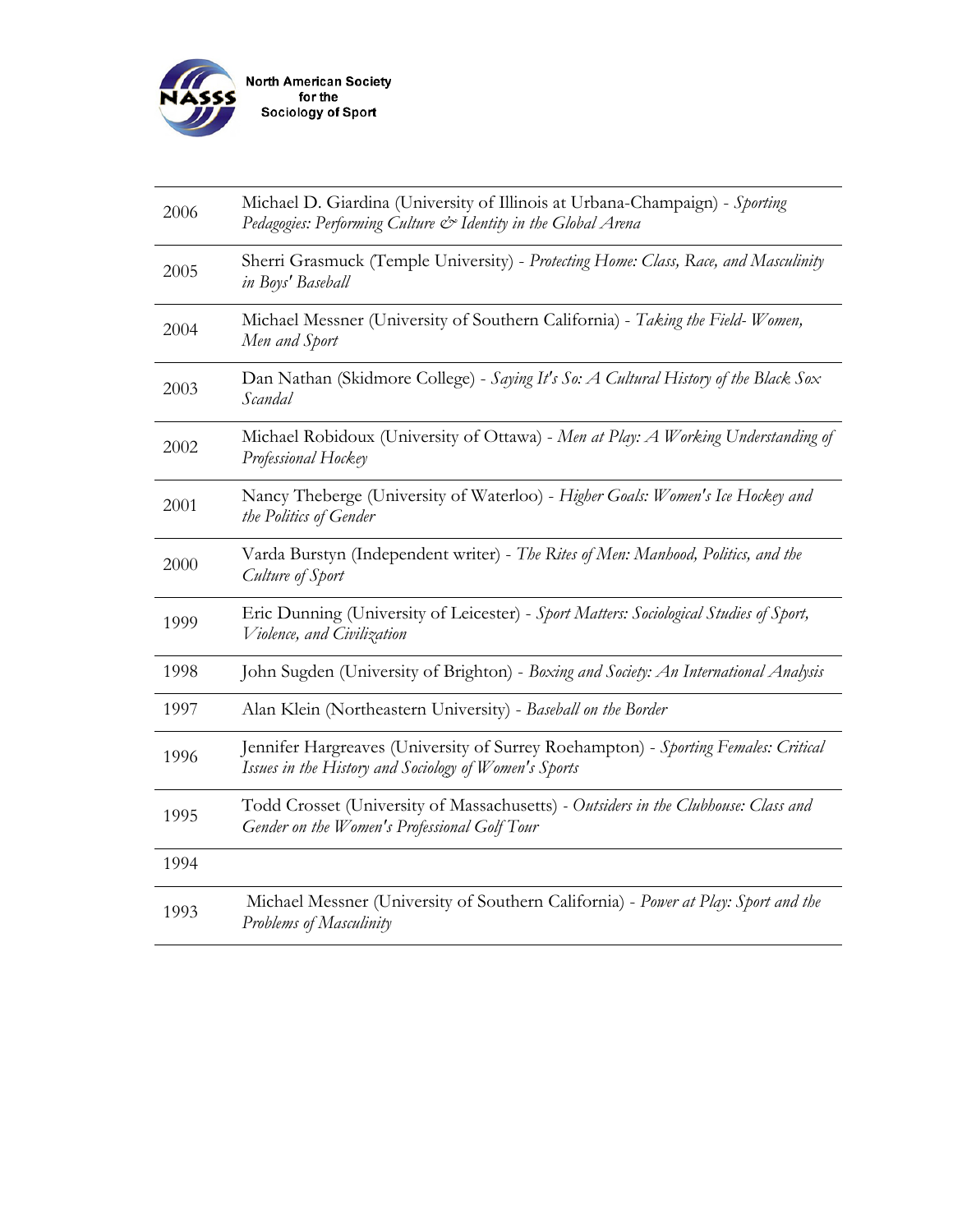

# **NASSS Service Excellence Award**

The NASSS Service Excellence Award is awarded at our annual meeting to an individual who has offered distinguished service and longtime contributions to the organization (NASSS), and/or the area of the sociology of sport more generally.

| 2021 | Not Awarded                                                                                                         |
|------|---------------------------------------------------------------------------------------------------------------------|
| 2020 | Billy Hawkins (University of Houston)                                                                               |
| 2019 | Brenda Riemer (Eastern Michigan University)                                                                         |
| 2018 | Mary McDonald (Georgia Institute of Technology)                                                                     |
| 2017 | Gertrud Pfister (Københavns Universitet)                                                                            |
| 2017 | Eric Dunning (University of Leicester)                                                                              |
| 2016 | Norman Denzin (University of Illinois)                                                                              |
| 2015 | Mary Jo Kane (University of Minnesota)                                                                              |
| 2014 | R. Vivian Acosta (Brooklyn College) and Linda Jean Carpenter (Brooklyn College)                                     |
| 2013 | Nancy Spencer (Bowling Green University)                                                                            |
| 2012 | Merrill Melnick (SUNY Brookport) & Peter Donnelly (University of Toronto)                                           |
| 2011 | Don Sabo (D'Youville College) & Gary Sailes (Indiana University)                                                    |
| 2010 | Joseph Maguire (Loughborough University)                                                                            |
| 2009 | Susan Birrell (University of Iowa) & Harry Edwards (University of California,<br>Berkeley)                          |
| 2008 | Jennifer Hargreaves (Universities of Surrey and Brighton, UK) & Richard Lapchick<br>(University of Central Florida) |
| 2007 | Mike Malec (Boston College) & Michael Messner (University of Southern California)                                   |
| 2006 | Vicky Paraschak (University of Windsor)                                                                             |
| 2005 | Nancy Theberge (University of Waterloo)                                                                             |
| 2004 | Jim Frey (University of Nevada-Las Vegas)                                                                           |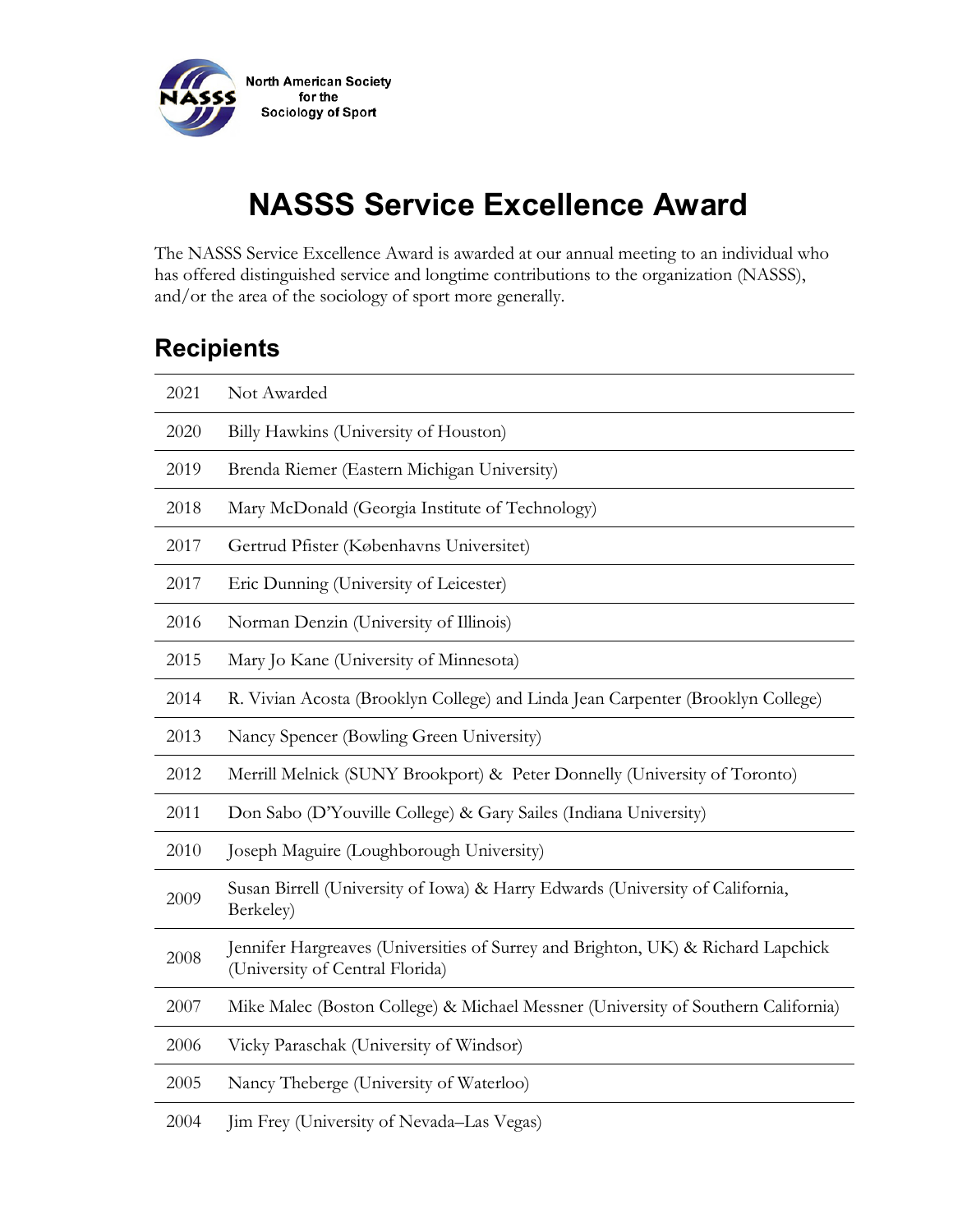

| 2003 | John Loy (Universities of Illinois and Otago)                                                                                                    |
|------|--------------------------------------------------------------------------------------------------------------------------------------------------|
| 2002 | Andrew Yiannakis (University of Connecticut) & Susan Greendorfer (University of<br>Illinois at Urbana-Champaign)                                 |
| 2001 | George Sage (University of Northern Colorado) & D. Stanley Eitzen (Colorado)<br>State University)                                                |
| 1996 | Jay Coakley (University of Colorado–Colorado Springs), Gunther Lueschen<br>(University of Alabama), & Lee Vander Velden (University of Maryland) |
| 1995 | Gerald Kenyon (Universities of Wisconsin and Waterloo)                                                                                           |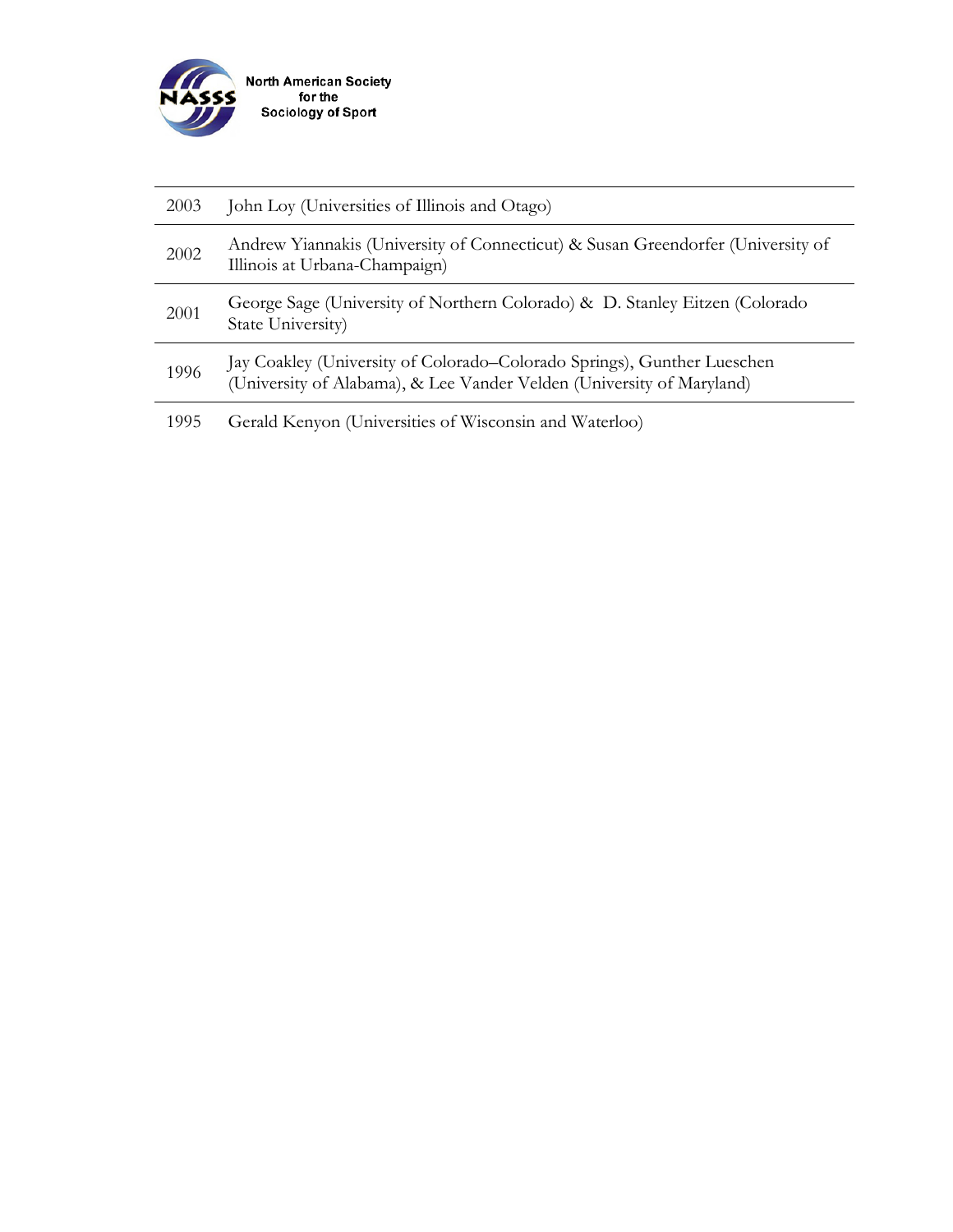

# **Sociology of Sports Journal (SSJ) Early Career Researcher Award**

Sponsored by Human Kinetics, we are pleased to announce the "SSJ Early Career Researcher Award", to be awarded to an early career NASSS member "in recognition of significant scholarly contributions to the sociology of sport field." The winner of the award will receive U.S.\$1,000 and be recognized at the annual NASSS business meeting/awards.

| 2021 | Danielle Peers, University of Alberta            |
|------|--------------------------------------------------|
| 2020 | Kyle Bunds, North Carolina State University      |
| 2019 | Dr. Rachel Allison, University of Mississippi    |
| 2018 | Dr. Joseph Cooper, University of Connecticut     |
| 2017 | Lyndsay Hayhurst, York University, Canada        |
| 2016 | Brad Millington, University of Bath, UK          |
| 2015 | Holly Thorpe, University of Waikato, New Zealand |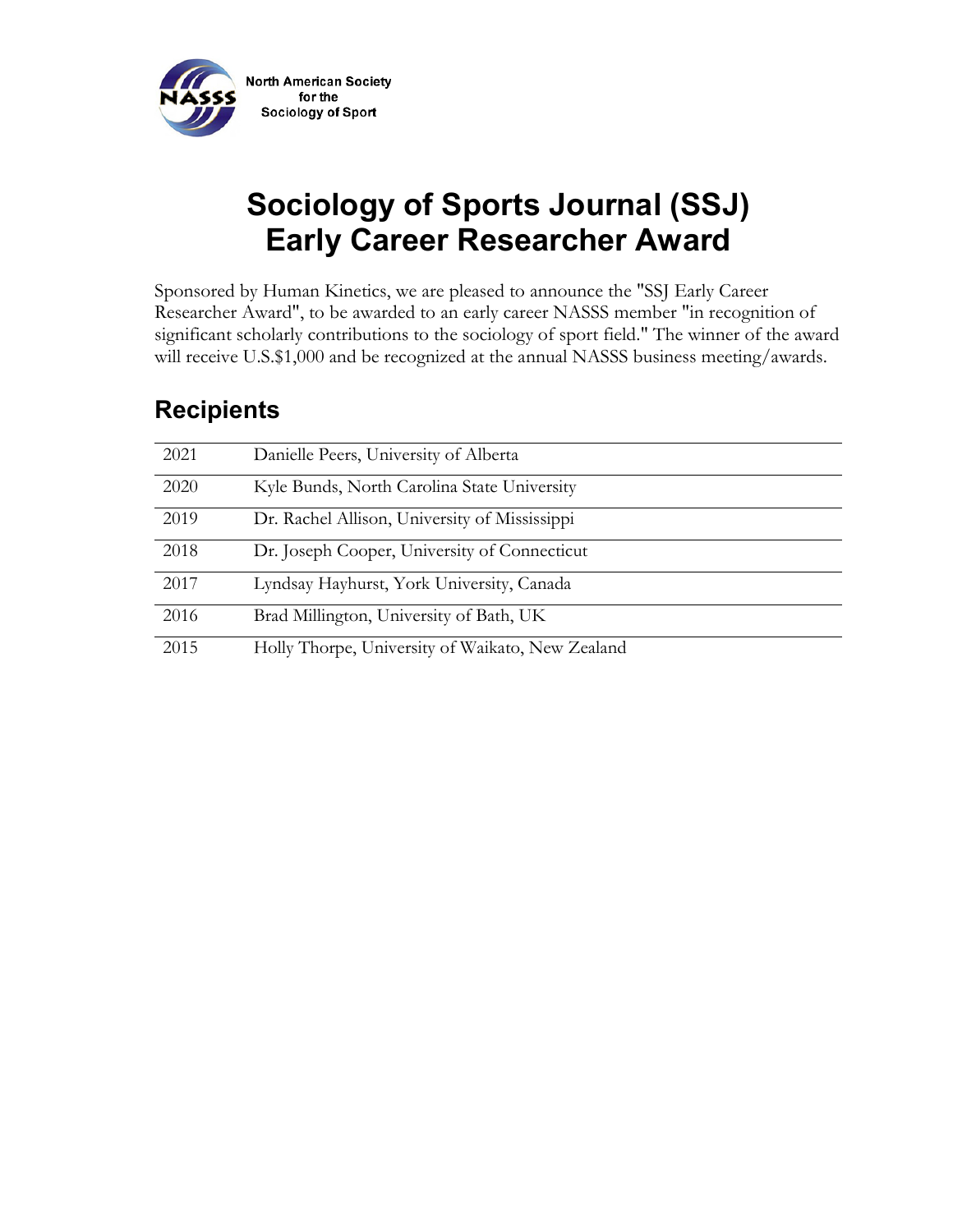

# **NASSS Fellows**

North American Society for the Sociology of Sport members wishing to gain Research Fellow status must have a continuous and high-quality record of scholarship.

### **Posthumous Award Recipients**

Barbara A. Brown

James Curtis

D. Stanley Eitzen

Alan G. Ingham

### **2021 Recipients**

Rachel Allison, Mississippi State University

Chris Knoester, Ohio State University

### **2020 Recipients**

Susan Greendorfer, University of Illinois

Jeffrey Montez de Oca, University of Colorado, Colorado Springs

### **2019 Recipients**

Dr. Dominic Malcolm, Loughborough University

Dr. Faye Linda Wachs, Cal Poly Pomona

### **2018 Recipients**

Jim Denison, University of Alberta

Louis Harrison, University of Texas at Austin

Billy Hawkins, University of Houston

Ryan King-White, Towson University

Robert Rinehart, University of Waikato